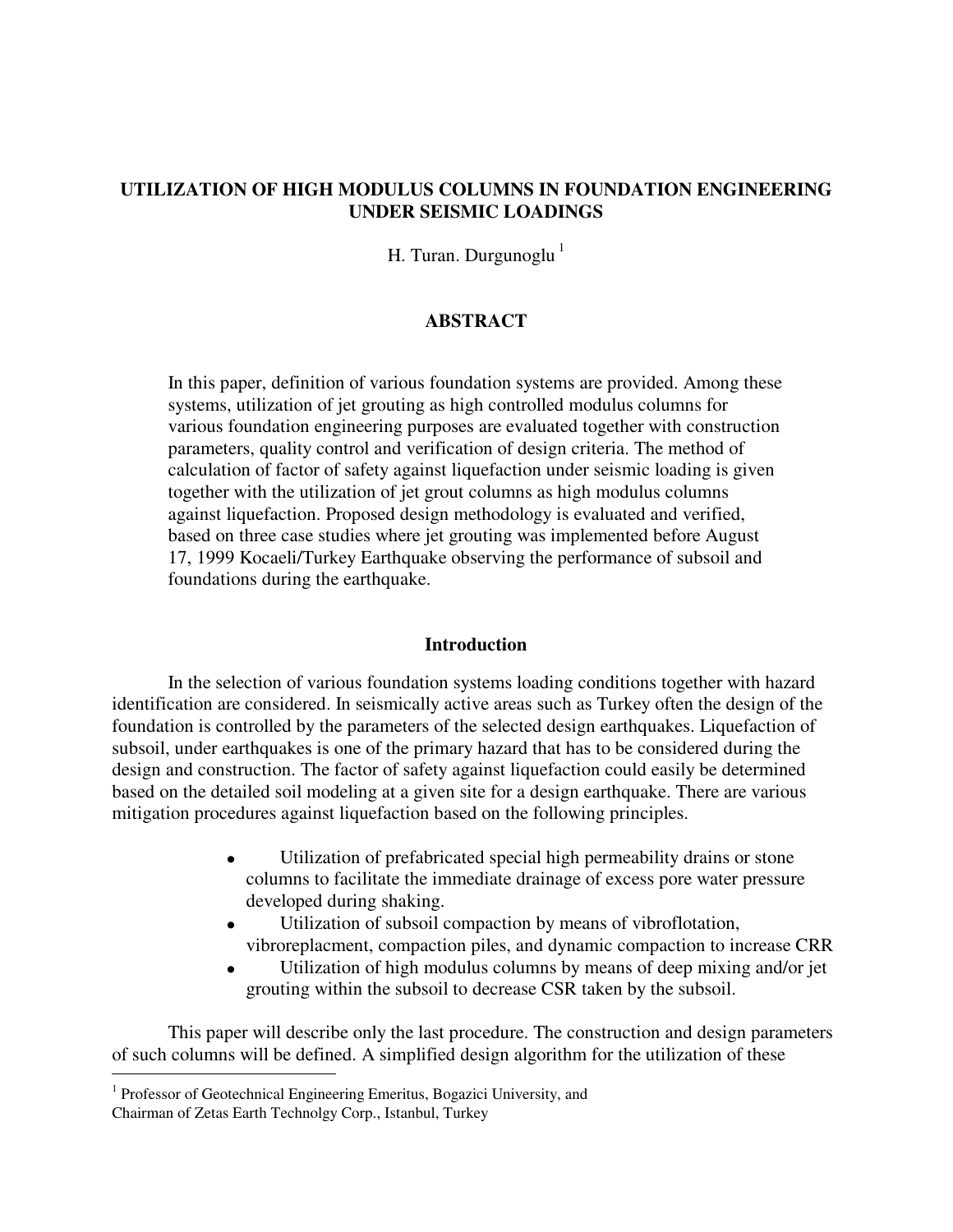columns against liquefaction and their effects towards the factor of safety will be provided. The result of three case studies related to positive performance of such improved foundations during 17 August 1999 Kocaeli/Turkey Earthquake is also provided.

### **Definition of High Modulus Columns**

 Structural members-columns having different stiffnesses are designed and constructed for various purposes within the soil as part of the foundation systems in different civil engineering structures. These columns having higher modulus than the original foundation subsoil could be classified in three groups as follows:

### **Rigid Foundation Systems - RFS**

 The reinforced concrete piles constructed using various techniques could be included in this group. Driven piles, driven cast-in-situ piles, cast-in-situ piles and micropiles are some examples of rigid foundation systems. In this system the rigidity of the structural member, i.e. pile is much larger than the surrounding soil, and therefore the vertical loads from the upperstructure is carried only by these members by means of skin friction and/or tip resistance. For the lateral loads, pile caps supported by the foundation subsoil or structural slab-on-grade slab and special steel reinforcement close to the top of the pile are often utilized. For such rigid structural reinforced concrete column the deformation modulus could be taken as  $E<sub>c</sub> = 25,000$ MPa and the modulus ratio (modulus of column/modulus of subsoil) could vary  $E_{cl}/E_s \sim 1000$ -6000 depending on the nature and stiffness of the subsoil.

### **High Modulus Foundation System - HMFS**

 These systems also named as high (controlled) modulus columns, are constructed within the soil by mixing with cement slurry with the in-situ subsoil. In the deep-mix procedure the soil mixed with the cement slurry using mechanical equipment and units. High modulus columns could also be constructed by means of jet grouting technique. In this technique the soil is mixed with the cement slurry under a very high pressure using special pumps and monitor by jetting the slurry while rotating and retrieving the monitor attached to the cylindrical rods.

 In both cases the in-situ soil is mixed with controlled cement slurry resulting into a partially controlled material called soilcrete. The mechanical properties of soilcrete column are determined and controlled by means of various factors, such as construction procedure, quality of cement slurry and the nature of in-situ soil. For various soils the modulus of these columns constructed using both technique could vary in the range of  $E_{ig}= 500-1200$  MPa, (Durgunoglu 2004). Therefore, this will yield to a modulus ratio of  $E_{jg}/E_s \sim 10{\text -}150^+$ .

#### **Deformable Foundation Systems - DFS**

 In these systems the rigidity of the structural column within the soil is the least among the three different categories. Therefore, these systems are named as deformable foundation systems which are utilized using crushed stones. Dry and wet systems together top and bottom feeding mechanisms using vibroreplacement technique have been adopted in various stone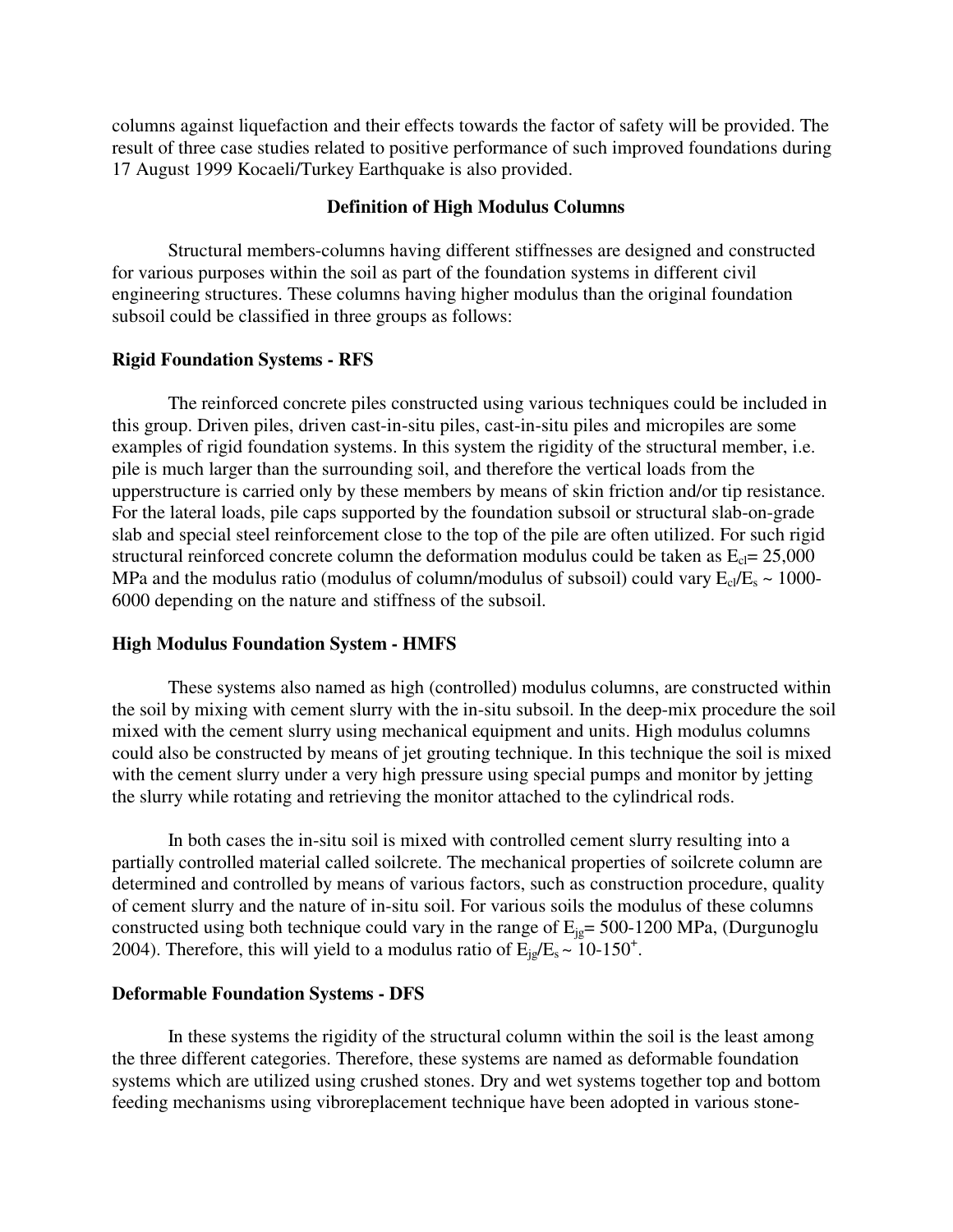column construction procedures. In Turkey stone columns are usually constructed by closed end steel pipe driven into the soil, and latter crushed stone is placed within the casing while vibrating and extracting the casing. (Durgunoglu 1995). The modulus of stone column could be taken as  $E_{sc}$  = 40-80 MPa, yielding to modulus ratio of  $E_{sc}/E_s \sim 4$ -10. The foundations supplied by stone column may experience excessive vertical displacement especially when utilized in soft clays due to the limited confinement of the subsoil.

 In this paper, only the utilization of high modulus columns in various foundation applications with special emphasis on soil liquefaction mitigation under seismic loading will be presented.

## **High Modulus Columns By Means of Jet Grouting**

## **Jet Grout System Construction Parameters**

 In the jet grouting system controlled quantities of cement is injected through small diameter nozzles into the subsoil to create certain diameter soilcrete columns. The construction parameters of the system could be stated as follows:

- Fluid system (namely, single Jet-1, double Jet-2 and triple Jet-3 fluid systems, using grout alone, grout  $+$  air, grout  $+$  water  $+$  air)
- The injection pressure (Bar)
- Number and diameter of nozzles (mm)
- The rotation speed of the monitor (rpm)
- The retrieval speed of the monitor (cm/min)
- Water/cement ratio
- The pump capacity (lt/min)

 The typical parameters and their range of values are summarized in Table 1, (Lunardi 1997).

| Table 1. | Jetgrout Parameters, (Lunardi 1977). |  |
|----------|--------------------------------------|--|
|----------|--------------------------------------|--|

| <b>System</b>    | <b>Fluid</b><br><b>Type</b> | <b>Pressure</b><br>(bar) | No of<br>nozzles and<br>dia<br>(no, mm) | <b>Lifting</b><br>speed<br>(cm/min) | <b>Rotation</b><br>speed<br>(rpm) | w/c ratio   | Pump<br>capacity<br>(lt/min) |
|------------------|-----------------------------|--------------------------|-----------------------------------------|-------------------------------------|-----------------------------------|-------------|------------------------------|
| JET1             | Cement                      | $400 -$<br>550           | $1-2 \times 2-5$                        | $15 - 100$                          | $5 - 15$                          | $1.0 - 1.5$ | 70-600                       |
| JET <sub>2</sub> | Cement                      | $400 -$<br>550           | $1-2 \times 2-5$                        | $10-30$                             | $4 - 8$                           | $1.0 - 1.5$ | 70-600                       |
|                  | Air                         | $10 - 12$                |                                         | $10-30$                             | -                                 |             | $4,000-$<br>10,000           |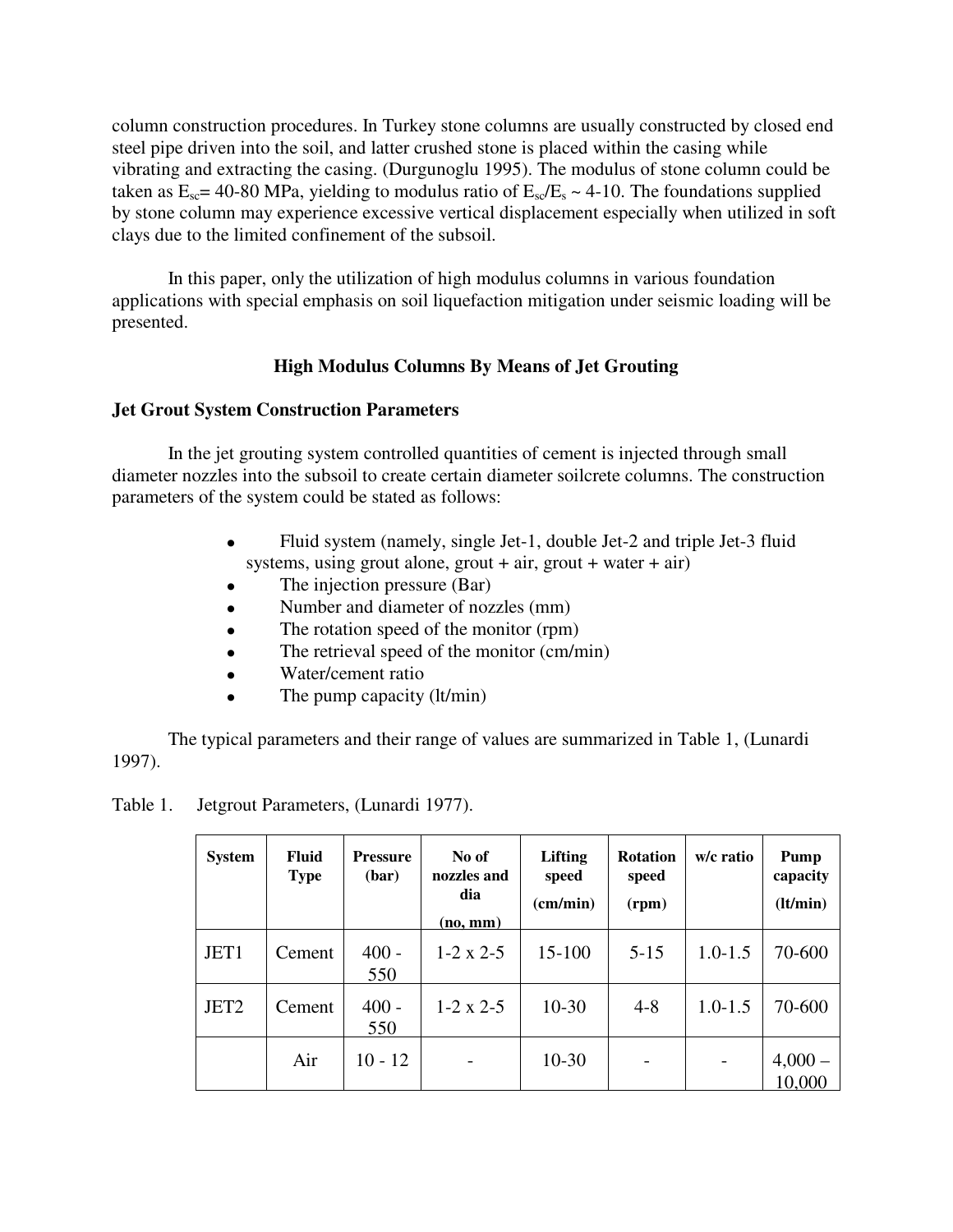| JET3 | Cement | $50 -$<br>100 | $1-2 \times 4-5$ | $6 - 15$ | $4 - 8$                      | $1.2 - 1.5$ 80-200 |                |
|------|--------|---------------|------------------|----------|------------------------------|--------------------|----------------|
|      | Air    | $10 - 12$     |                  | $6 - 15$ | $\qquad \qquad \blacksquare$ |                    | $4,000-10,000$ |
|      | Water  |               |                  | $6 - 15$ |                              |                    | $40-100$       |

## **Jet Grout Columns Design Specifications**

 In the design of high modulus column with a jet grouting system, various design parameters are specified. The most common design parameters of the columns are listed below.

• Diameter of Column

 It is known that in jet grouting system the diameter is controlled by the system construction parameters and as well as the nature of the subsoil. Therefore, the obtained diameters of the columns have to be checked within the quality control programme.

• The Length of Column

 The length of the columns are specified in design and checked by means of pile integrity testing within the quality control programme.

• Compression Strength and Modulus of Soilcrete,  $f_{jg} - E_{jg}$  (MPa)

 The compressive strength of the soilcrete is determined in the laboratory by means of compression test on cylindrical core samples taken from the soilcrete columns. The small diameter core result is converted to cylindrical compressive strength using conversion factor of 1.25. The core samples could also be obtained from the soilcrete just immediately after the jetting using piston sampler prior to curing, (Durgunoglu 2003). The measurement of deformation modulus during compression tests is also a standard procedure, (Saglamer 2002).

• Shear Strength of Soilcrete,  $\tau_{\rm ig}$  (MPa)

 In the utilization of high modulus column against liquefaction, the shear strength of the soilcrete obtained has the primary significance. Either shear strength is determined by means of special shear tests or using empirical relationship of

$$
\tau_{j_g}(MPa) = 0.3\sqrt{f_{j_g}}(MPa)
$$
\n(1)

and the shear force capacity of a single column could be determined by

$$
V_{jg} = \tau_{hg} * A_{jg} \tag{2}
$$

where  $A_{jg}$  is cross sectional area of the column.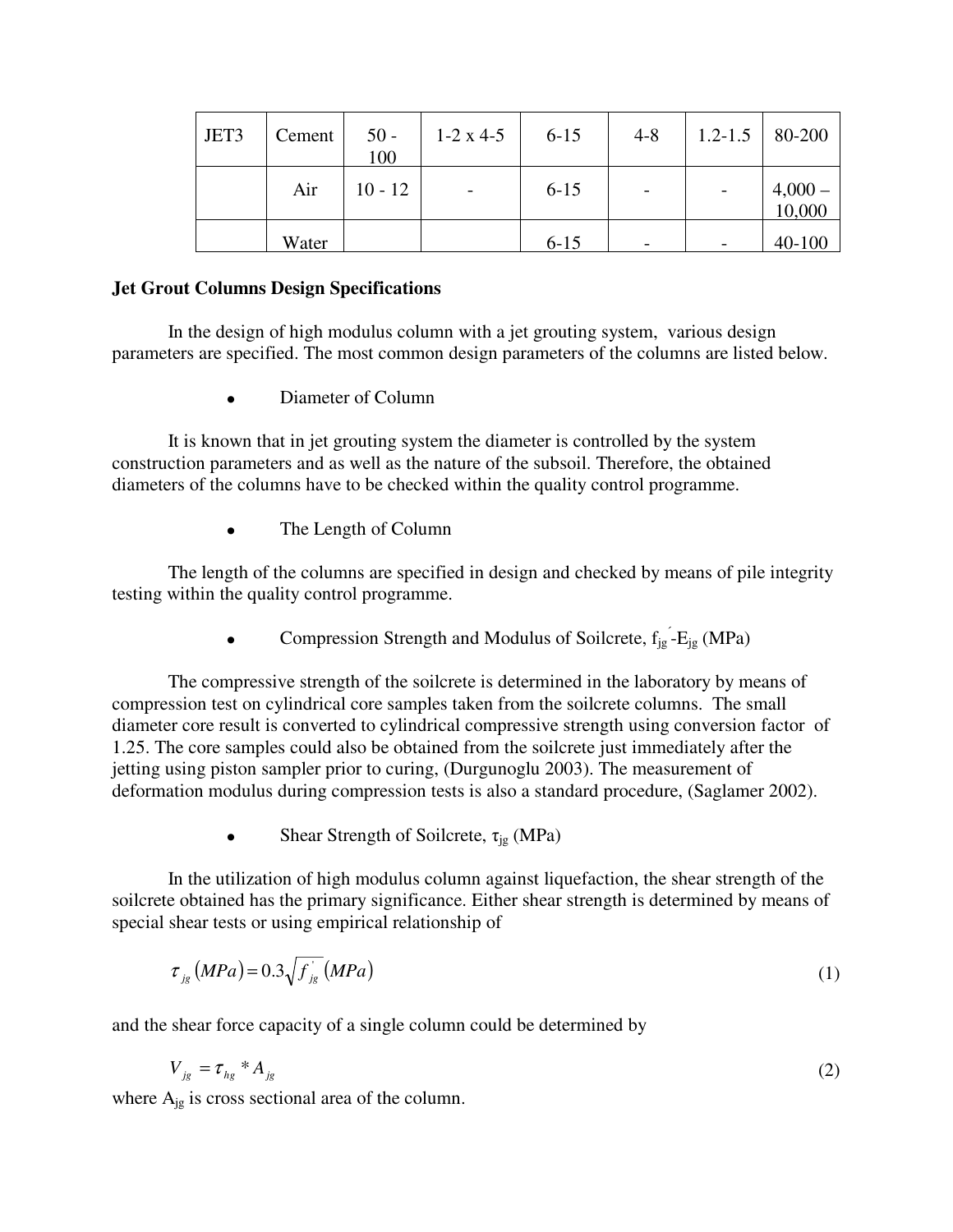• Compressive and/or Tensile Capacity of Column

 The high modulus columns could be used for various purposes in foundation engineering applications as listed later with or without liquefaction mitigation against liquefaction. Therefore, the compressive and/or tensile capacity of certain number of the constructed columns should be measured for the capacity assessment within the quality control programme similar to pile foundation applications, (Durgunoglu 2003).

## **Calibration of the Design Specifications**

 As it is shown that, the design specifications will include the dimensions (diameter, length) of these columns and the mechanical properties of the soilcrete (i.e. compressive strength, modulus, shear strength). Since these end products are influenced and controlled by the system construction parameters given previously (i.e. jetting system, injection pressure, size and number of nozzles, rotation and retrieval speed of the monitor and the capacity of the injection pump), they must be interlinked and calibrated at the site prior to any permanent construction. Consequently, optimization of the construction time and cost of specific end product could be obtained. Such procedure is summarized in Fig. 1.



Figure 1. In-situ calibration, control and optimization of design criteria.

An example of such an optimization and calibration procedure is reported by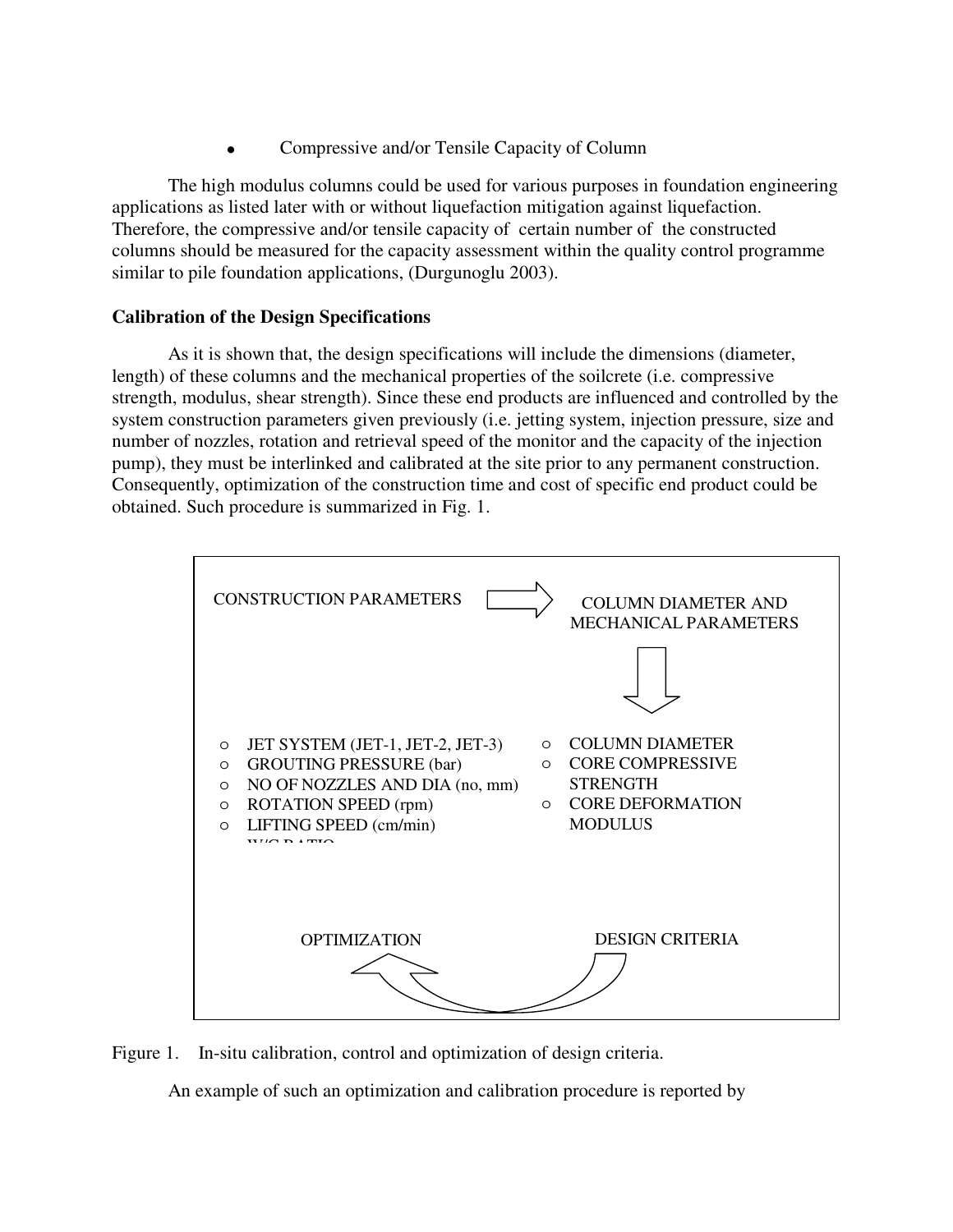(Durgunoglu 2003).

# **The Utilization of High Modulus Columns in Foundation Engineering**

The high modulus columns constructed by means of jet grouting has been utilized in various foundation engineering applications for various purposes in the past, (Durgunoglu 2004). These could be summarized as:

- Utilize as compression members, under foundations to increase bearing capacity and to reduce settlement
- Utilize as compression members, below slab on grade under high surcharge loads to increase bearing capacity and to reduce settlement
- Utilize as compression members under fills and embankments to increase bearing capacity and to reduce settlement
- Utilize as compression members below approach embankments in bridges to prevent negative skin friction on abutment piles, to decrease lateral loads due to embankment on abutment piles.
- Utilize as tension member against uplift complementing with reinforcement in water reservoirs and structures located below ground water table.
- Utilize in series of rows as gravity type retaining structures in excavations
- Utilize as vertical bending member complemented with steel reinforcement within a retaining structure in excavation
- Utilize as special anchor complemented with steel reinforcement in tieback excavation.
- Utilize as a member of diaphragm wall between structural piles, instead of intersecting piles.
- Utilize as bottom strut in a deep excavation in soft clays constructed from the top prior to excavation.
- Utilize as cut-off member at the base of the excavation against seepage towards the cut.
- Utilize as soil improvement system above the tunnels prior to excavation and mucking of the tunnel.
- Utilize as structural umbrella in front and above the tunnel face excavation in soft ground tunneling.

 In addition to these applications, high modulus columns could also be utilized against seismic loads due to the earthquakes in seismically active areas. Such practice in the past could be stated as:

- To reduce the vertical and horizontal displacements of foundations under seismic loadings, utilize as restraining structure around and below the foundation.
- To reduce the lateral loads to be transferred to pile foundations under seismic loading, by utilizing together with piles under the foundation mats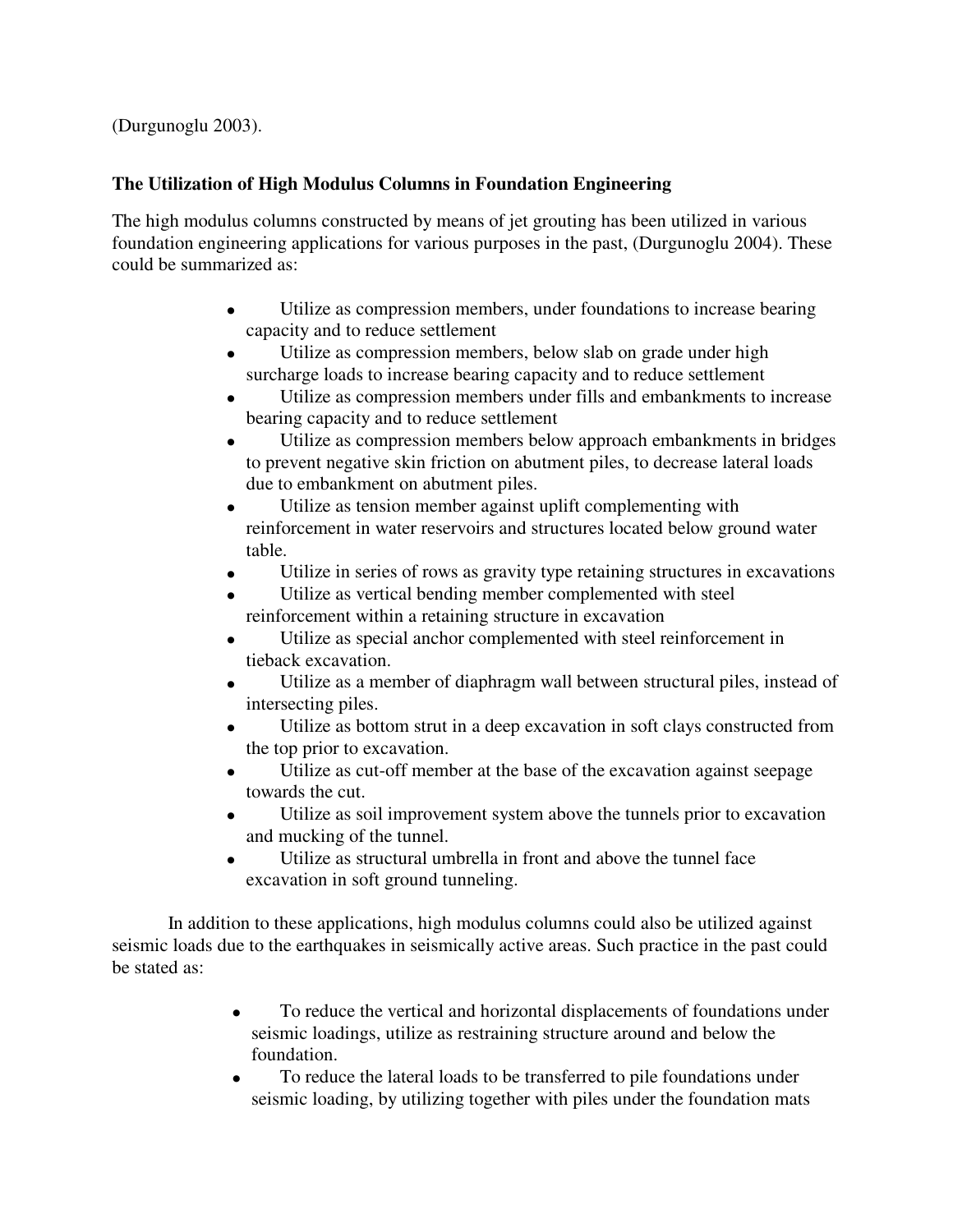and finally,

• To utilize with certain spacing and diameter below the foundations, to mitigate the liquefaction hazard under earthquake loading.

#### **High Modulus Columns Under Seismic Loading**

 In fact, this last specific application towards liquefaction mitigation has been applied in various civil engineering structures during the past ten years in Turkey. Considerable, experience has been gained by examining their behavior during 17 August 1999 Kocaeli Earthquake. The design procedure for the utilization of high modulus columns against liquefaction developed earlier (Ozsoy and Durgunoglu 2003) is summarized.Various case studies related to the performance of this procedure is provided below.

#### **Design Procedure**

 The first Simplified Method of (Seed and Idriss 1971) based on the performance of ground during Alaska and Niagata 1964 earthquakes, were modified and further refined over the years, such as (Seed and Idriss 1982)-EERI, (NCR 1985) , (Youd 2001)-ASCE. All of the methods give the factor of safety against liquefaction as the ratio of:

$$
FS_{l} = \frac{CRR}{CSR}
$$
 (3)

where CRR=Cyclic Resistance Ratio and CSR=Cyclic Stress Ratio.

 Based on the depth and the magnitude of the design earthquake, the variation of CRR with depth could be determined using the above references. Similarly, utilizing soil resistance data in the form of SPT blow counts, or/and CPT unit tip and skin resistances or/and, shear wave velocities and their variation with depth, the variation of CSR with depth could also be estimated. Therefore, the change of FS against liquefaction with depth could be determined. The cyclic resistance ratios in the above references are obtained based on the site observations with a specific earthquake magnitude of M=7.5. Therefore, these values are modified using MSF=magnitude scaling factors (Youd 2001) as:

$$
FS_{l} = \frac{(CRR)_{7.5}}{CSR} * MSF
$$
 (4)

### *Reduction Factor, SG*

 The utilization of high modulus columns against liquefaction and the related design procedure was studied earlier, and was reported in (Ozsoy and Durgunoglu 2003) although the early applications of the method goes back to 1995 in Turkey. Unit cell approach , has been used as an approximation in order to separate the shear forces taken by the column and the surrounding in-situ soil within the unit cell. Using the strain compatibility between the soil and the high modulus column the following relationship has been developed for the reduction factor,  $S_G$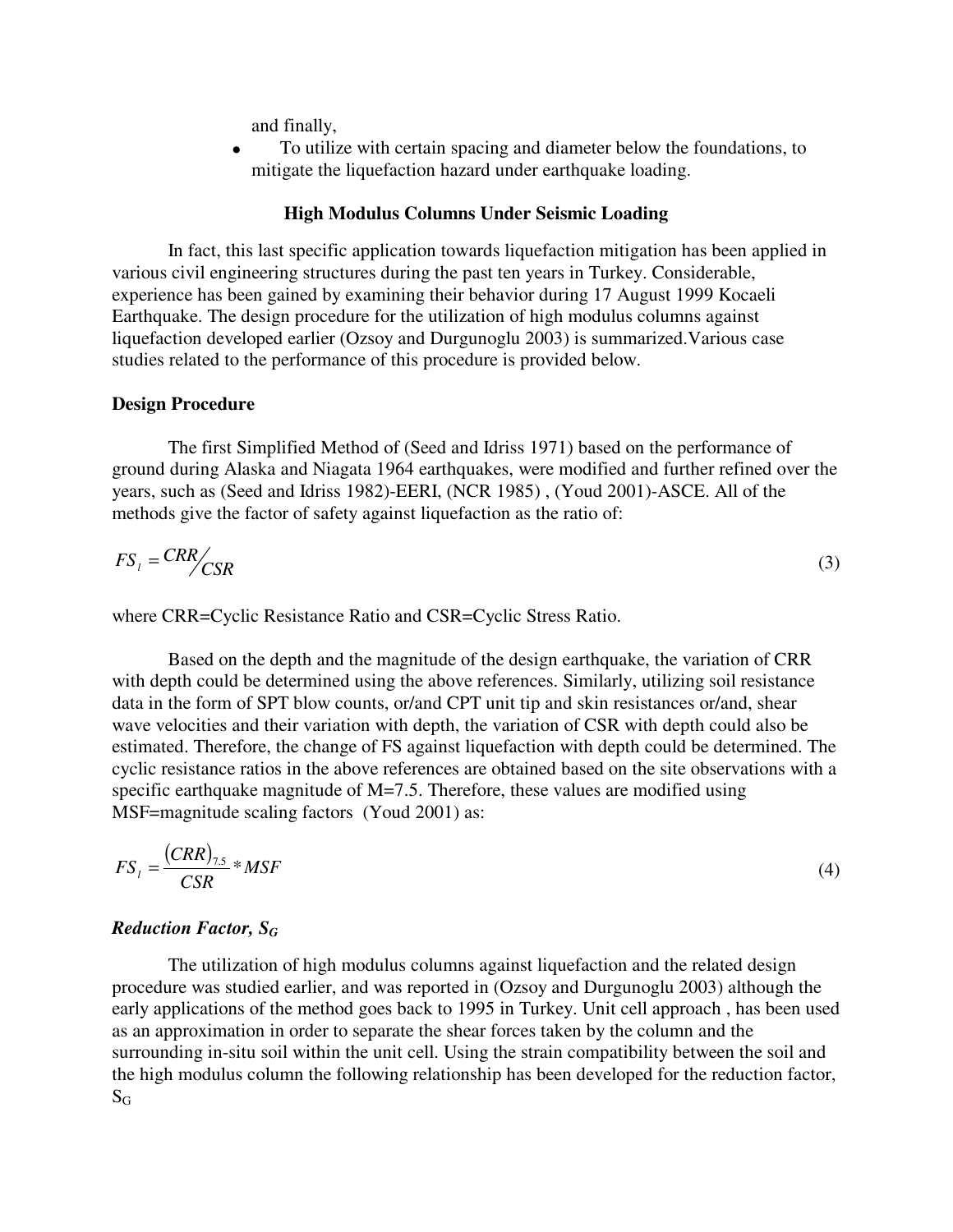$$
S_G = \frac{1}{G_r} * \frac{1}{\left[a_r + \frac{1}{G_r}(1 - a_r)\right]}
$$
(5)

where  $G_r$  is the modulus ratio, defined as  $G_{ig}/G_s$ ,  $G_{ig}$  is shear modulus of jetgrouted column,  $G_s$ shear modulus of in-situ soil,  $a_r$  is the area replacement ratio defined as  $A_{ig}/A$ , where  $A=S_H*S_v$ . A<sub>ig</sub> is cross sectional area of the jet grouted column, A is area of unit cell, product of horizontal spacings in two perpendicular directions.

In this case, the design value of CSR could be determined from:

$$
CSR_{design} = S_R *CSR
$$
 (6)

giving the resulting factor of safety against liquefaction:

$$
FS_t = \frac{(CRR)_{7.5}}{S_R * CSR} * MSF \tag{7}
$$

The variation of reduction factor  $S_G = f(a_r, G_r)$  of Eq. 5. is given in Fig. 2. The  $G_r$  range of 10-150 values are utilized in the Fig. 2. It could be seen that area replacement ratio of  $a_r = 7-10\%$ will be effective to obtain reduction factor of nearly  $S_G(\%)$  10-60. Since, the factor of safety is inversely proportional with  $S_G$ , a great increase in factor of safety could be obtained based on the specific values of modulus, and area replacement ratios.



Figure 2. Variation of area replacement ratio with CSR (Ozsoy and Durgunoglu 2003).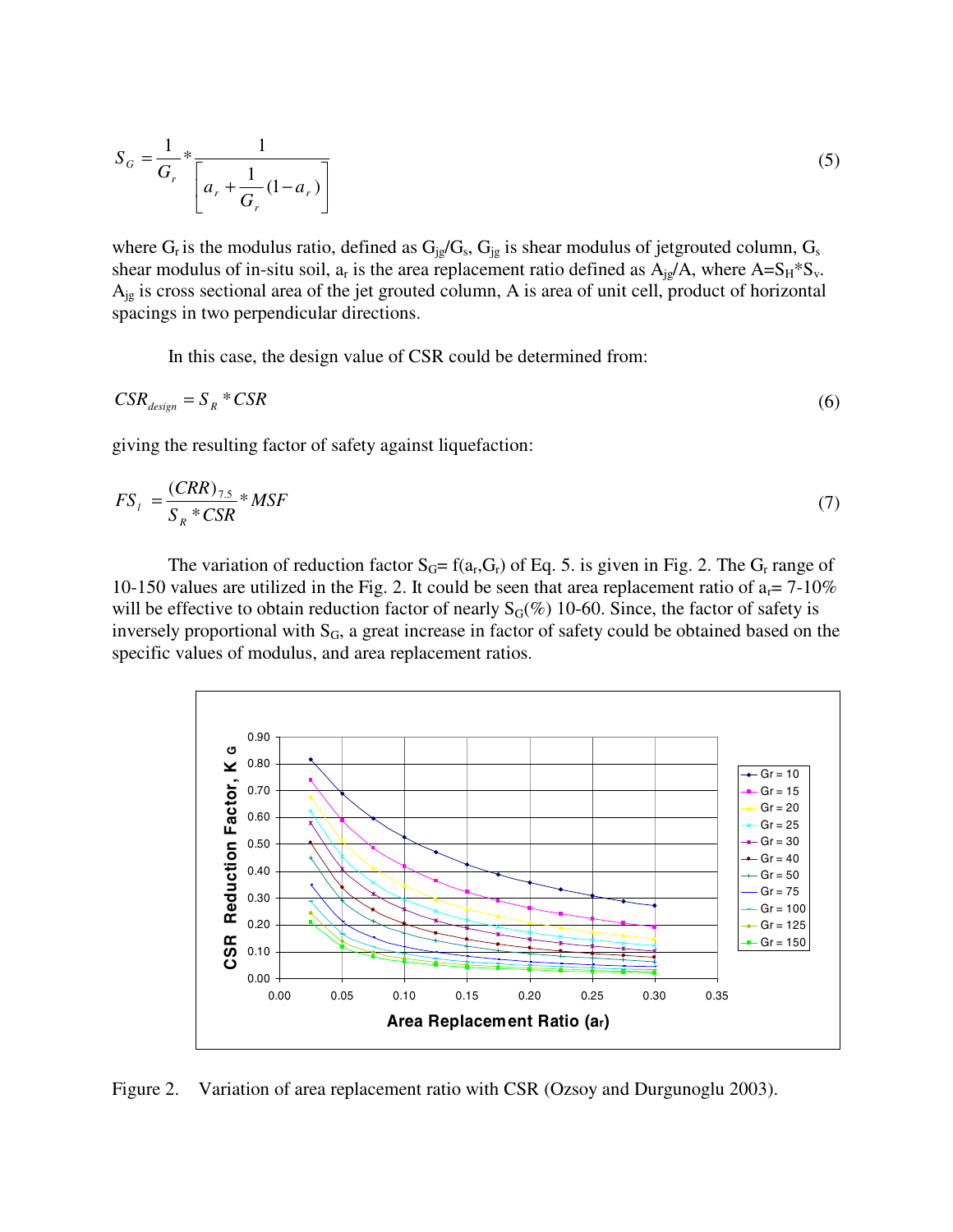## **Performance of High Modulus Columns During Earthquake**

.

 The design procedure and the implication of high modulus columns in foundation subsoils to mitigate liquefaction hazard in seismically active areas were applied in Turkey since 1995. The 17 August 1999 Kocaeli Earthquake gave the unique opportunity to evaluate the performance of improved sites by the described procedure and compare their performances with respect to unimproved nearby sites. Three important case studies related to foreign investments as joint-venture companies with Turkish partners were studied in detail and summarized in Table 2.

The details of the case studies could be obtained from these references.

Table 2. Performance of high modulus columns against liquefaction during, 17 August 1999 Kocaeli Earthquake (M=7.4)

| <b>Structure</b>                     | Location     | <b>Reference</b>                           |  |  |
|--------------------------------------|--------------|--------------------------------------------|--|--|
| <b>Carrefour Shopping Mall</b>       | <i>lzmit</i> | (Durgunoglu 2003), (Martin 2004)           |  |  |
| <b>Ipekagit Paper Tissue Factory</b> | Karamursel   | (Martin 2003), (Durgunoglu 2004)           |  |  |
| Ford Otosan Car Factory              | Golcuk       | (Martin 2001), (Saglamer 2002), (Ozsoy and |  |  |
|                                      |              | Durgunoglu 2003)                           |  |  |

 In summary, it was shown that the adopted usage of high modulus columns were very effective in mitigation of liquefaction and liquefaction induced hazards if any, especially with a combined benefit against other foundation hazards, such as low bearing capacity, excessive settlement and others, would even make them more desired due to cost optimization in foundation design and construction.

## **Conclusion**

 The high modulus columns designed and constructed according to the recommended procedure were shown to be one of the effective procedures towards the mitigation of liquefaction at seismically active areas. Their very positive performances during the past 1999 Kocaeli / Turkey Earthquake together with potential usage against other foundation hazards makes them very attractive and in some cases cost effective.

# **References**

- DURGUNOĞLU, H.T., NUR, O., AKBAL, O., KULAC, H. F., IKIZ, S., OLGUN, C.G. (1995b). "A Case Study on Determination of Soil Improvement Using CPT" CPT'95 International Symposium on Cone Penetration Testing, Vol. 2, pp. 441-446, Linkoping, Sweden.
- DURGUNOGLU, H. T., KULAC, H. F., ORUC, K., YILDIZ, R., SICKLING, J., BOYS, I. E., ALTUGU, T:, and EMREM, C., (2003), "A Case History of Ground Treatment with Jet Grouting Against Liquefaction for a Cigarette Factory in Turkey", Grouting and Grout Treatment, February 2003,